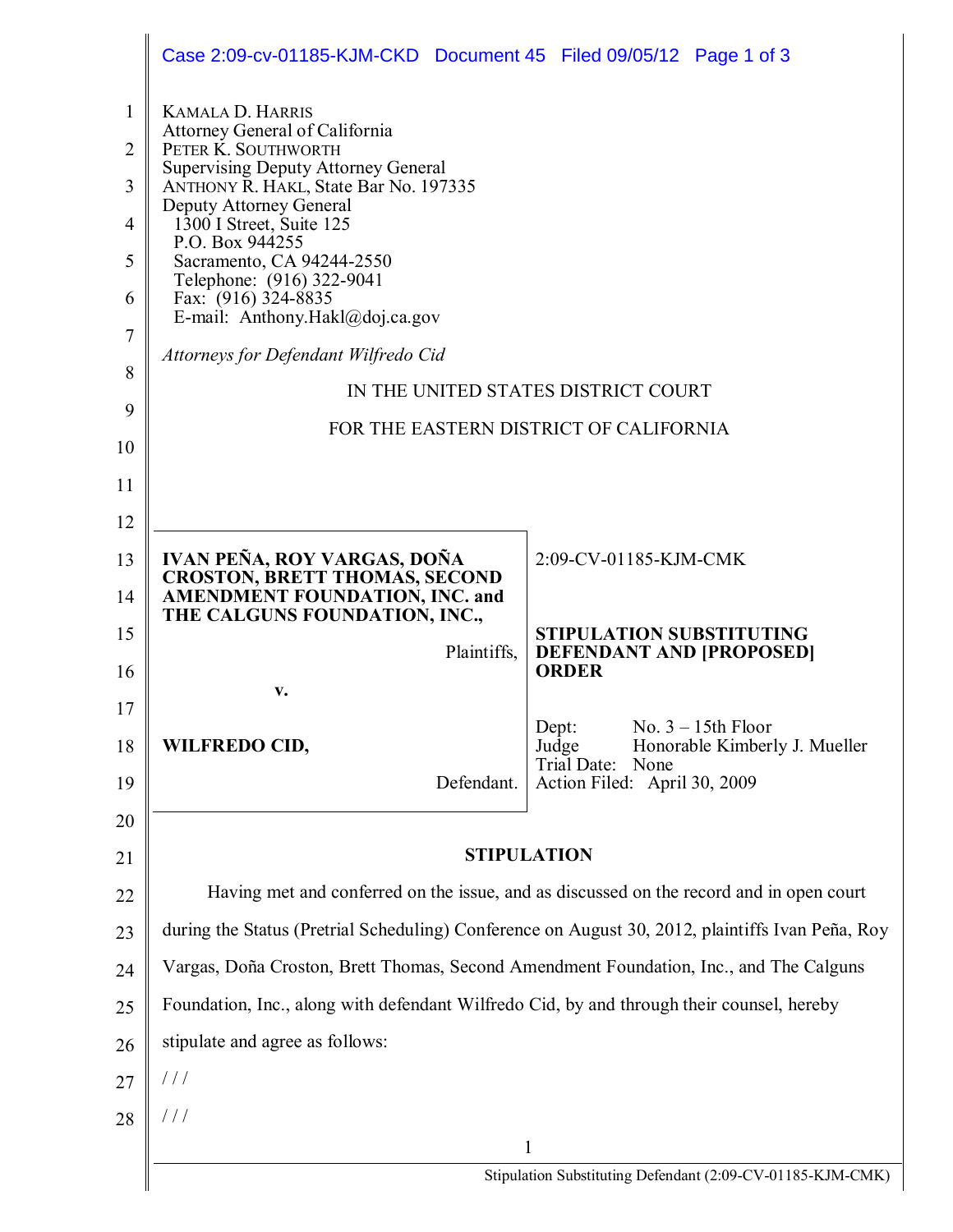## Case 2:09-cv-01185-KJM-CKD Document 45 Filed 09/05/12 Page 2 of 3

| $\mathbf{1}$   | Stephen Lindley, in his official capacity as Chief of the California Department of Justice       |                                                                                                     |  |
|----------------|--------------------------------------------------------------------------------------------------|-----------------------------------------------------------------------------------------------------|--|
| $\overline{2}$ | Bureau of Firearms, shall be substituted for defendant Wilfredo Cid, who is now the former Chief |                                                                                                     |  |
| 3              | of the Bureau of Firearms. Accordingly, Mr. Lindley, in his official capacity only, will be the  |                                                                                                     |  |
| $\overline{4}$ | only remaining defendant in this case.                                                           |                                                                                                     |  |
| 5              | Dated: September 5, 2012                                                                         | Respectfully Submitted,                                                                             |  |
| 6              |                                                                                                  | <b>KAMALA D. HARRIS</b>                                                                             |  |
| 7              |                                                                                                  | Attorney General of California<br>PETER K. SOUTHWORTH<br><b>Supervising Deputy Attorney General</b> |  |
| 8              |                                                                                                  | /s/ Anthony R. Hakl                                                                                 |  |
| 9              |                                                                                                  | <b>ANTHONY R. HAKL</b>                                                                              |  |
| 10             |                                                                                                  | Deputy Attorney General<br>Attorneys for Defendant Wilfredo Cid                                     |  |
| 11             | Dated: September 5, 2012                                                                         | LAW OFFICES OF DONALD KILMER, A.P.C.                                                                |  |
| 12<br>13       |                                                                                                  | /s/ Donald E.J. Kilmer, Jr.                                                                         |  |
| 14             |                                                                                                  | DONALD E.J. KILMER, JR.<br><b>Attorneys for Plaintiffs</b>                                          |  |
| 15             | Dated: September 5, 2012                                                                         | <b>GURA &amp; POSSESSKY, PLLC</b>                                                                   |  |
| 16             |                                                                                                  | /s/ Alan Gura                                                                                       |  |
| 17<br>18       |                                                                                                  | <b>ALAN GURA</b><br><b>Attorneys for Plaintiffs</b>                                                 |  |
| 19             | Dated: September 5, 2012                                                                         | DAVIS & ASSOCIATES                                                                                  |  |
| 20             |                                                                                                  | /s/ Jason A. Davis                                                                                  |  |
| 21             |                                                                                                  | <b>JASON A. DAVIS</b><br><b>Attorneys for Plaintiffs</b>                                            |  |
| 22             |                                                                                                  |                                                                                                     |  |
| 23             |                                                                                                  |                                                                                                     |  |
| 24             |                                                                                                  |                                                                                                     |  |
| 25             |                                                                                                  |                                                                                                     |  |
| 26             |                                                                                                  |                                                                                                     |  |
| 27             |                                                                                                  |                                                                                                     |  |
| 28             |                                                                                                  |                                                                                                     |  |
|                | $\overline{2}$<br>Stipulation Substituting Defendant (2:09-CV-01185-KJM-CMK)                     |                                                                                                     |  |
|                |                                                                                                  |                                                                                                     |  |